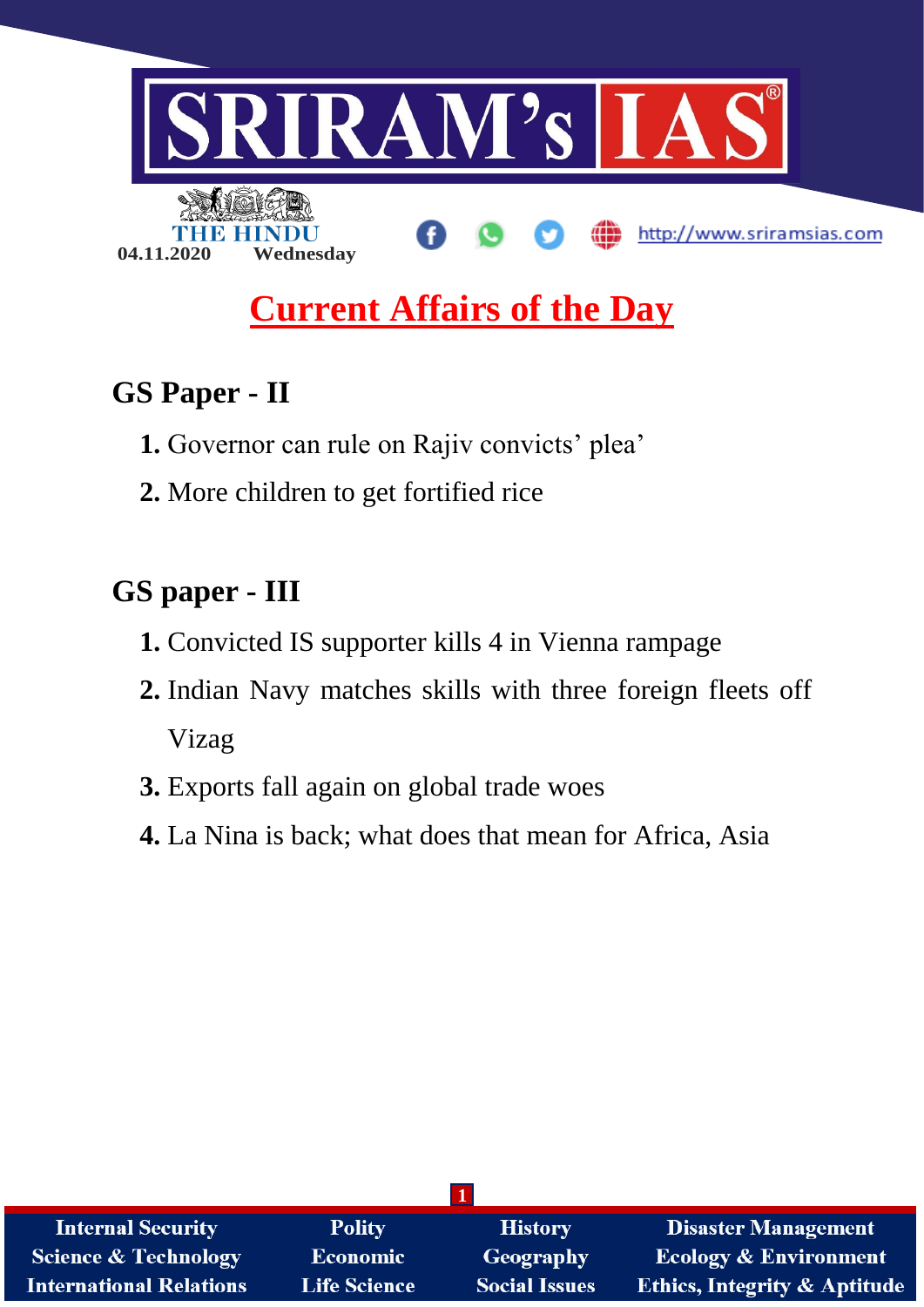

## **'Governor can rule on Rajiv convicts' plea'**

**GS II: Structure, Organization and Functioning of the Executive and the Judiciary**

**04.11.2020 Wednesday**

The Supreme Court on Tuesday said the Multi-Disciplinary Monitoring Agency (MDMA) investigation into the "larger conspiracy" behind Rajiv Gandhi's assassination in 1991 need not deter the Tamil Nadu Governor from deciding the plea for



http://www.sriramsias.com

pardon of convicts like A.G. Perarivalan, who have been serving their sentence in jail for over two decades.

### **Highlights:**

- 1. Larger conspiracy probe is only to prove if any other people are involved. It is not for them [people already convicted], the court said.
- 2. The court made it clear during the hearing that it was reluctant to exercise its jurisdiction when the Governor was already seized of Perarivalan's plea for a pardon under Article 161 of the Constitution.
- 3. Perarivalan (Convict in Rajiv Gandhi Case) applied to the Governor for pardon on December 30, 2015.
- 4. Almost three years later, on September 6, 2018, the Supreme Court asked the Governor to decide the pardon plea as he "deemed fit". Three days later, on September 9, the Tamil Nadu Cabinet recommended to the Governor to remit Perarivalan's sentence and release him forthwith.
- 5. However, it seems neither the recommendation was signed by the Tamil Nadu Governor nor the order of September 6 has been honoured by the Governor for the past two years, said the advocate of the convict.
- 6. The court responded by asking the State to ensure that the Cabinet decision to release Perarivalan was enforced.

### **Prelims:**

1. Pardon power of President and Governor article 72 and 161

| <b>Internal Security</b>        | <b>Polity</b>       | <b>History</b>       | <b>Disaster Management</b>              |
|---------------------------------|---------------------|----------------------|-----------------------------------------|
| <b>Science &amp; Technology</b> | <b>Economic</b>     | Geography            | <b>Ecology &amp; Environment</b>        |
| <b>International Relations</b>  | <b>Life Science</b> | <b>Social Issues</b> | <b>Ethics, Integrity &amp; Aptitude</b> |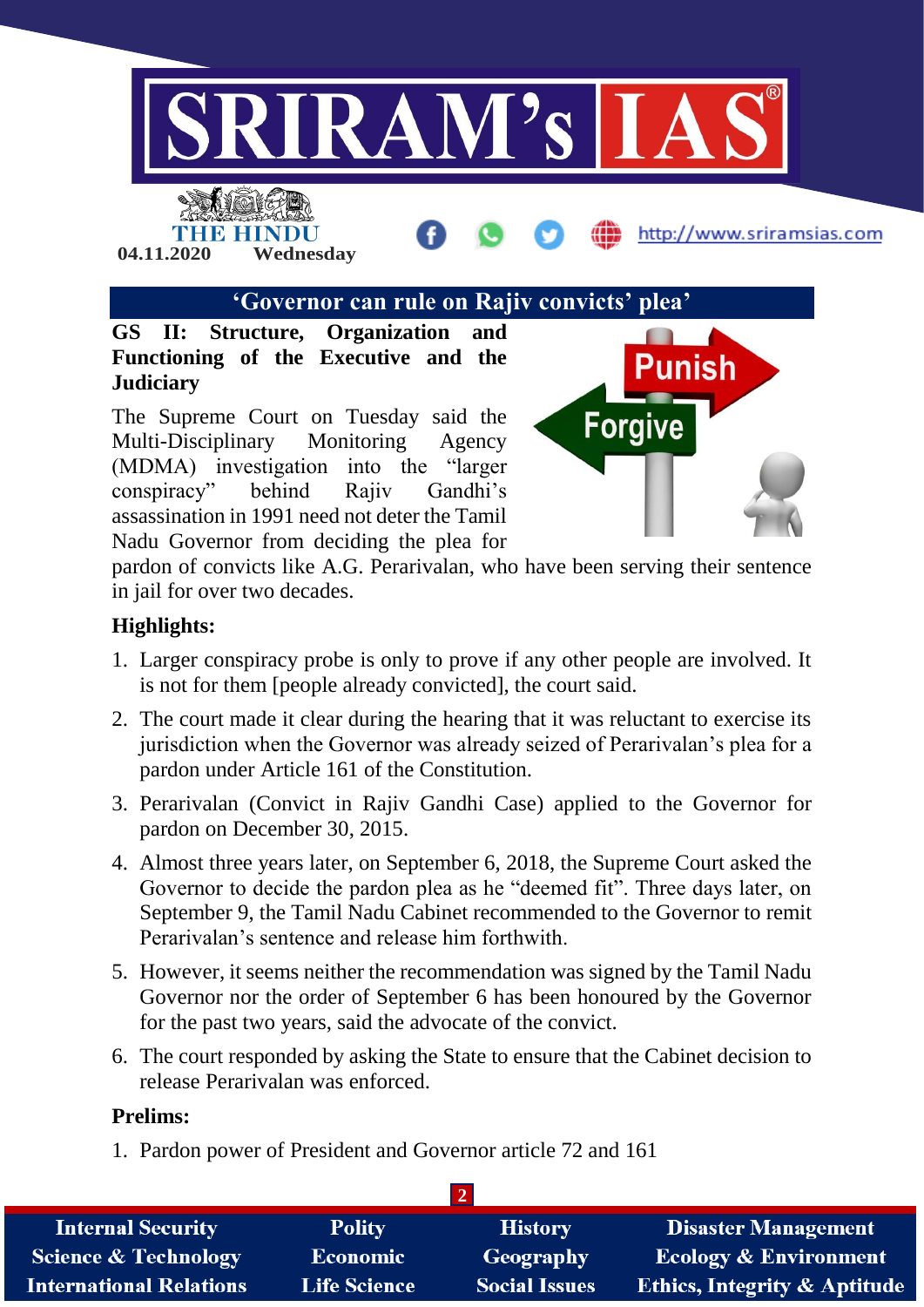

THE HINDU

**04.11.2020 Wednesday**

## **Convicted IS supporter kills 4 in Vienna rampage**

**GS III: Challenges to Internal Security through Communication Networks, Role of Media and Social Networking Sites in Internal Security Challenges**

Austrian police were hunting for suspects on Tuesday after at least one gunman killed four people in a rampage in the heart of Vienna overnight.



http://www.sriramsias.com

### **Highlights:**

- 1. Authorities identified the attacker as a 20-year-old convicted jihadist.
- 2. The attacker was a dual citizen of Austria and North Macedonia, who was sentenced to 22 months in jail in April 2019 for attempting to travel to Syria to join the IS but was released in December.

### **Mains:**

- 1. Why Europe is more prone to Lone wolf attacks by radicalized youth
- 2. Understanding of Terms: Lone wolf attacks, Radicalization, Extremism
- 3. Religious Tolerance, Indian Secularism vs Western Secularism, why Indian secularism is superior and resilient to radicalization.
- 4. Home Ministry schemes to tackle radicalization in India

## **More children to get fortified rice**

**3**

### **GS II: Issues relating to Poverty and Hunger.**

Children in anganwadis and government schools could soon be eating rice infused with iron, folic acid and vitamin B-12.



**Internal Security Science & Technology International Relations** 

**Polity** Economic **Life Science** 

**History** Geography **Social Issues** 

**Disaster Management Ecology & Environment Ethics, Integrity & Aptitude**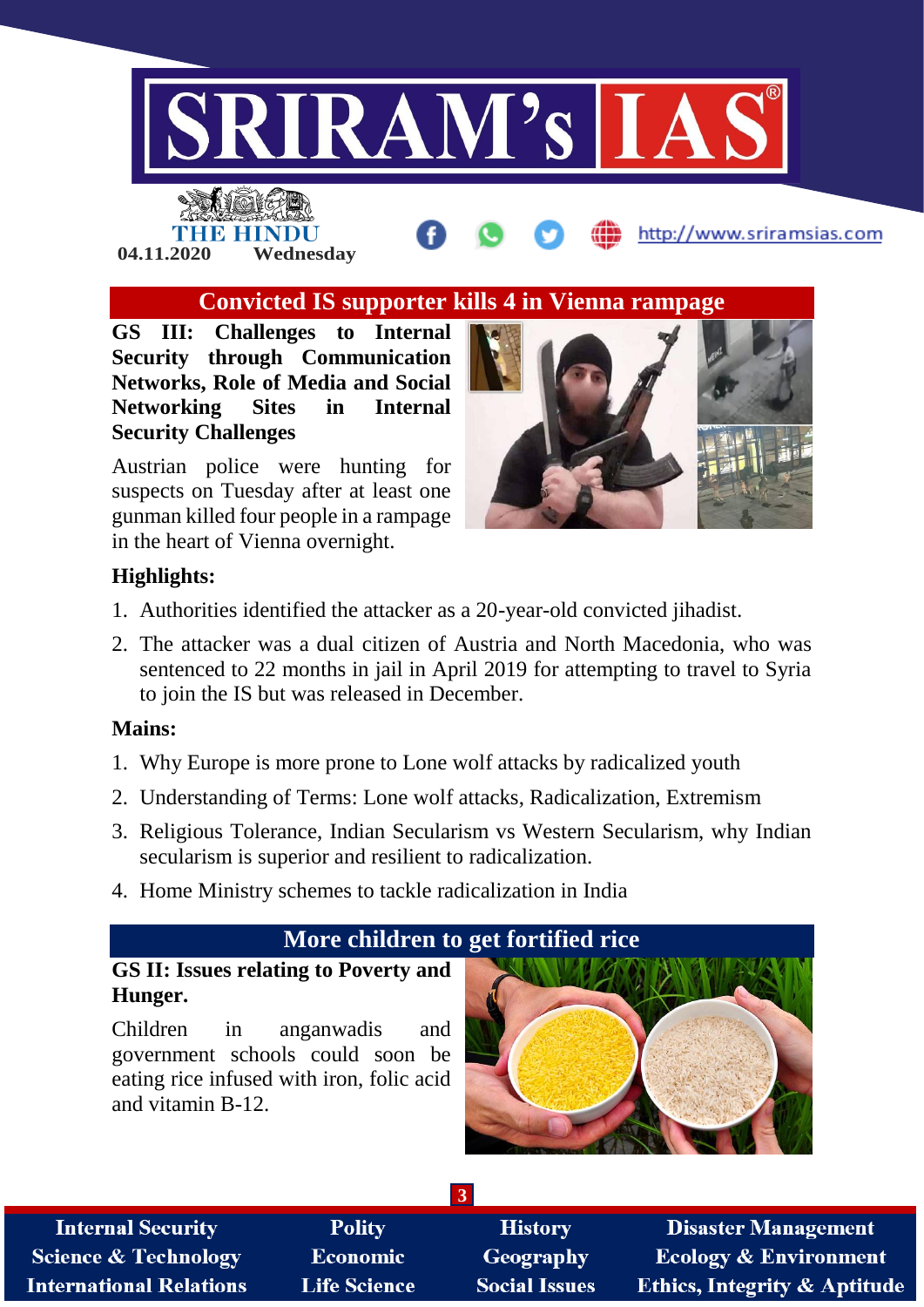

## **Highlights:**

- 1. In a bid to combat chronic anaemia and undernutrition, the government is planning to distribute fortified rice through the Integrated Child Development Services and Mid-Day Meal schemes across the country from next year, with a special focus on 112 aspirational districts, according to a statement from the Food Ministry.
- 2. The Food Corporation of India has now been asked to come up with a comprehensive plan to scale up the annual supply of fortified rice from the current 15,000 tonnes to at least 1.3 lakh tonnes, said the statement.
- 3. Fortifying rice involves grinding broken rice into powder, mixing it with nutrients, and then shaping it into rice-like kernels using an extrusion process. These fortified kernels are then mixed with normal rice in a 1:100 ratio, and distributed for consumption.

### **Prelims:**

- 1. Other Options: Golden Rice
- 2. Biofortification
- 3. Hidden Hunger (Micronutrient Deficiency)

## **Indian Navy matches skills with three foreign fleets off Vizag**

**GS II: Bilateral, Regional and Global Groupings and Agreements involving India and/or affecting India's interests.**

Phase I of the Malabar 2020 naval exercise by India, Australia, Japan and the U.S. began off the coast of Visakhapatnam in the Bay of Bengal on Tuesday.



## **Highlights:**

1. This is the first time Australia has joined Malabar since 2007.

| <b>Internal Security</b>        | <b>Polity</b>       | <b>History</b>       | <b>Disaster Management</b>              |
|---------------------------------|---------------------|----------------------|-----------------------------------------|
| <b>Science &amp; Technology</b> | <b>Economic</b>     | Geography            | <b>Ecology &amp; Environment</b>        |
| <b>International Relations</b>  | <b>Life Science</b> | <b>Social Issues</b> | <b>Ethics, Integrity &amp; Aptitude</b> |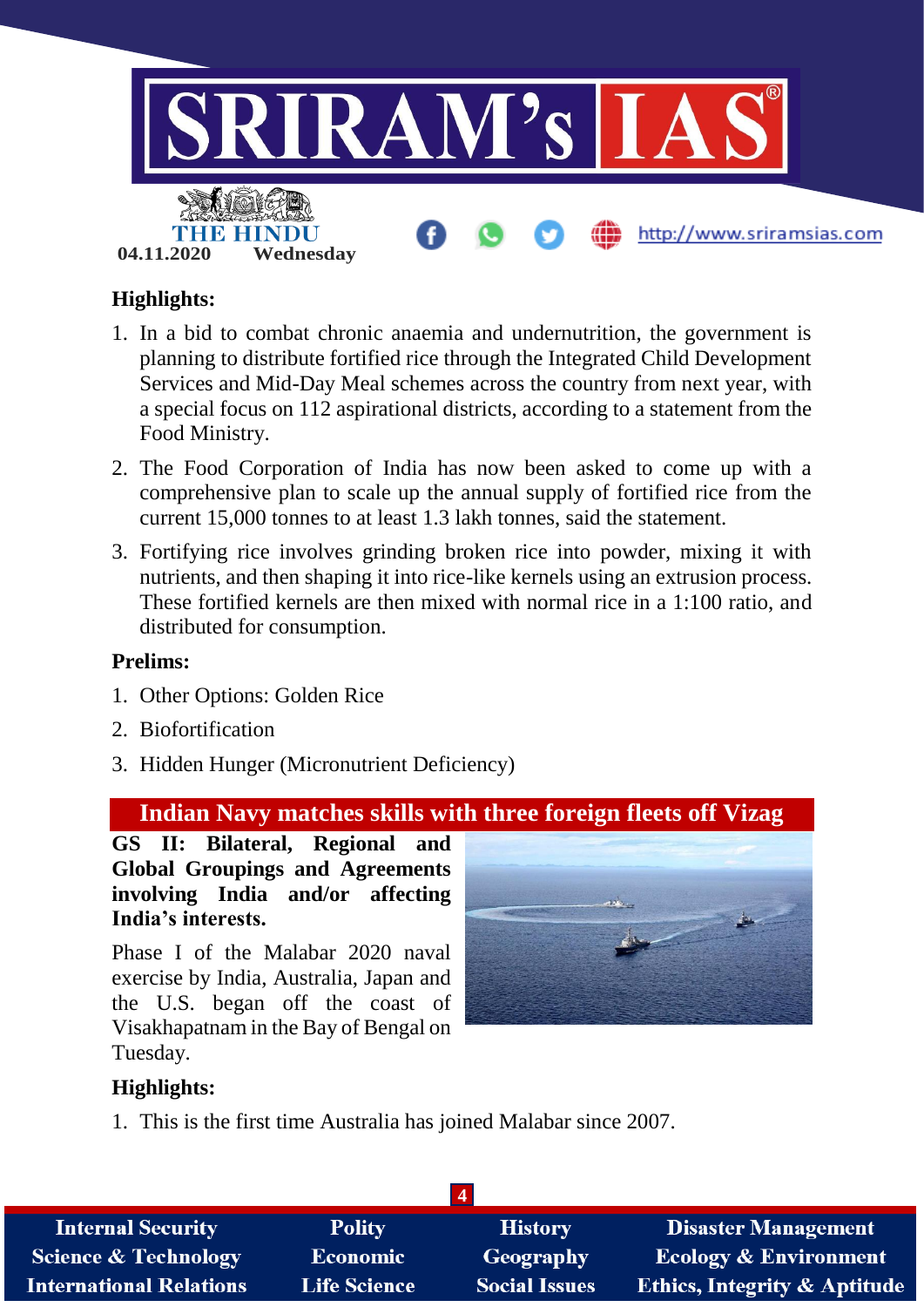

2. This is the 24th edition of the exercise that began in 1992 and this time, it is being held in two phases, in *the Bay of Bengal* and from November 17 to 20 in *the Arabian Sea.*

### **Mission Sagar-II**

- 1. The Navy also began Mission Sagar-II.
- 2. Under the mission, India provides assistance to friendly countries during the COVID-19 pandemic.
- 3. Mission Sagar-II is a follow-up of Mission Sagar undertaken in May-June 2020, during which India delivered food and medicines to the Maldives, Mauritius, Seychelles, Madagascar and Comoros.
- 4. As part of Mission Sagar-II, Indian Naval Ship Airavat will deliver food aid to Sudan, South Sudan, Djibouti and Eritrea.

#### **Prelims:**

1. Mission Sagar-II

## **Exports fall again on global trade woes**

**GS III: Indian Economy and issues relating to Planning, Mobilization of Resources, Growth, Development and Employment.**

October exports dip 5.4%, imports slide 11.5%. it reflects weak demand overseas and in India.

### **Highlights:**

1. India's merchandise exports slid back into contraction mode in



October as struggling global trade continued to face headwinds from the COVID-19 pandemic.

2. Outbound shipments declined 5.4% from a year earlier to \$24.82 billion, after a brief respite in September when exports had expanded 6% to snap a sixmonth-long contraction.

| <b>Internal Security</b>        | <b>Polity</b>       | <b>History</b>       | <b>Disaster Management</b>              |
|---------------------------------|---------------------|----------------------|-----------------------------------------|
| <b>Science &amp; Technology</b> | <b>Economic</b>     | Geography            | <b>Ecology &amp; Environment</b>        |
| <b>International Relations</b>  | <b>Life Science</b> | <b>Social Issues</b> | <b>Ethics, Integrity &amp; Aptitude</b> |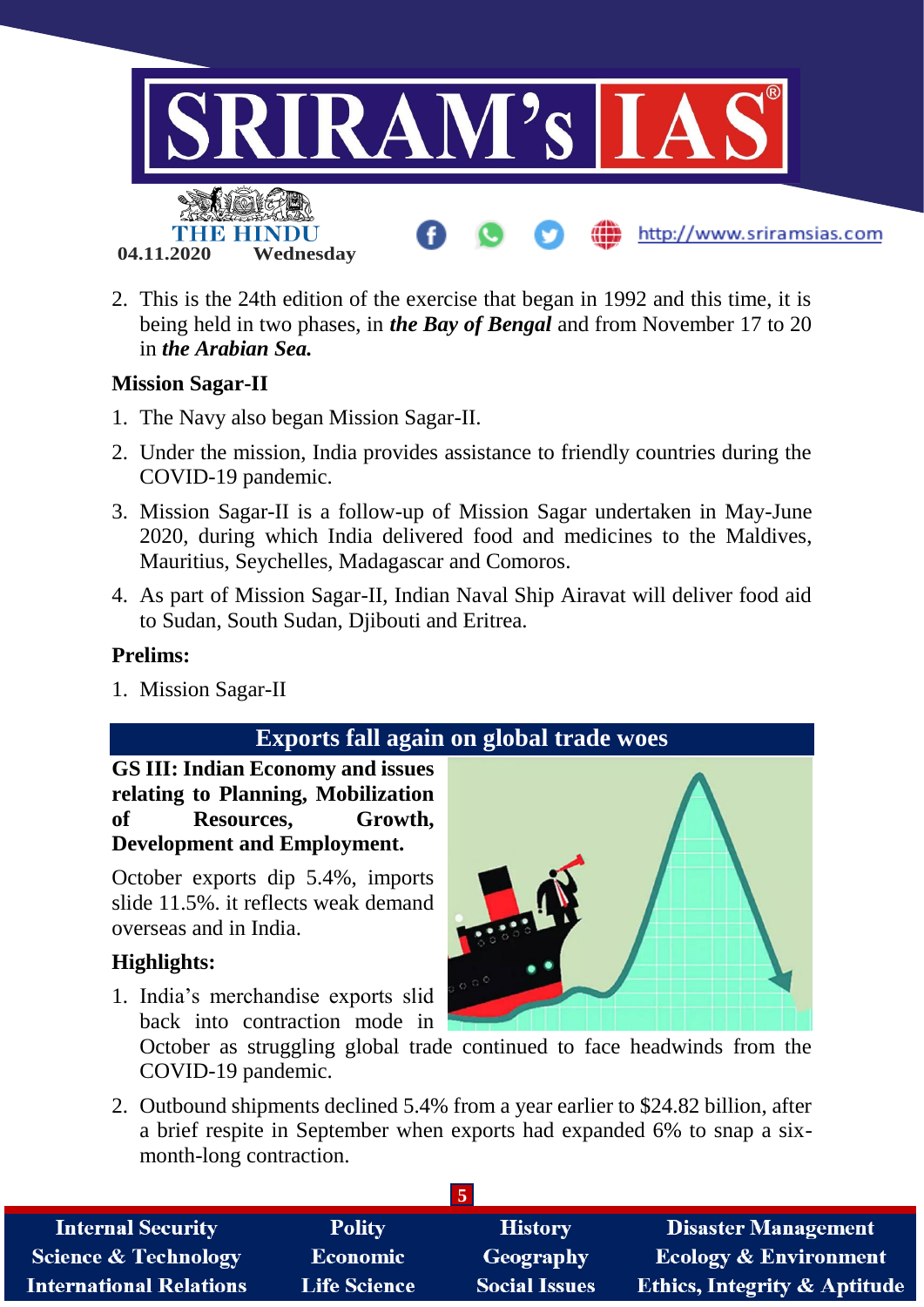

- 3. Imports of goods also declined by 11.5% last month, as per preliminary trade data released by the Commerce and Industry Ministry on Tuesday, taking the overall imports between April to October to \$182.29 billion, 36.3% lower than the same period in 2019.
- 4. Merchandise exports in the first seven months of the current financial year amounted to \$150.07 billion, a 19.1% contraction from the year-earlier period.

## **La Nina is back; what does that mean for Africa, Asia**

**GS I: Important Geophysical phenomena such as earthquakes, Tsunami, Volcanic activity, cyclone etc.,**



**Context:** The La Niña weather phenomenon is back in the central and eastern equatorial Pacific Ocean after nearly a decade's absence, the World Meteorological Organization (WMO) said in its latest Global Seasonal update.

### **Highlights:**

1. La Niña means the large-scale cooling of ocean surface temperatures in the central and eastern equatorial Pacific Ocean, together with changes in the tropical atmospheric circulation, namely winds, pressure and rainfall. It has

| <b>Internal Security</b>        | <b>Polity</b>       | <b>History</b>       | <b>Disaster Management</b>              |
|---------------------------------|---------------------|----------------------|-----------------------------------------|
| <b>Science &amp; Technology</b> | Economic            | Geography            | <b>Ecology &amp; Environment</b>        |
| <b>International Relations</b>  | <b>Life Science</b> | <b>Social Issues</b> | <b>Ethics, Integrity &amp; Aptitude</b> |